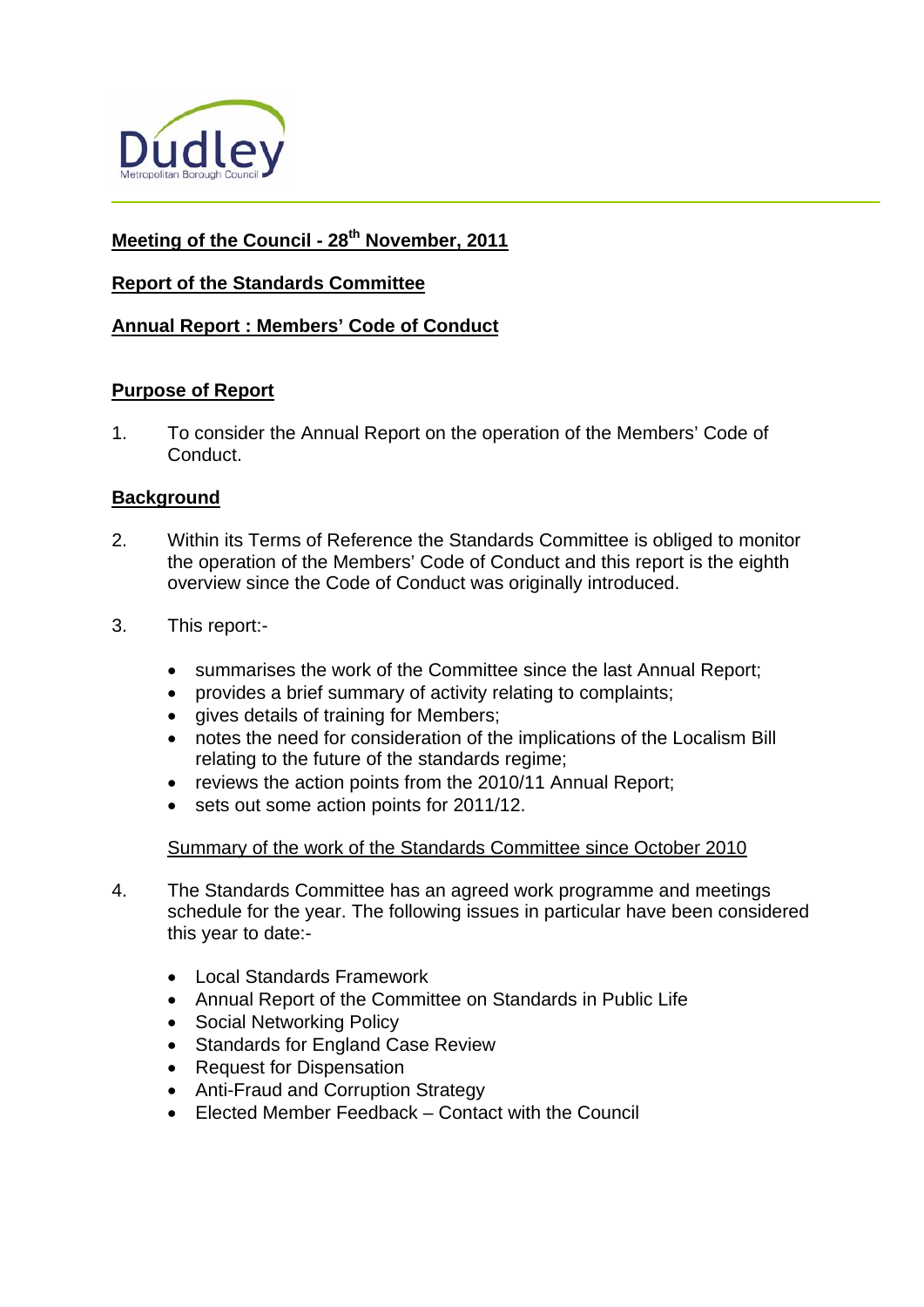5. In line with the arrangements for the local initial assessments of complaints, the Standards Committee has put in place all of the necessary arrangements for processing such complaints. At the meeting on the  $23<sup>rd</sup>$  June, 2011, three separate sub-committees were reappointed to deal with each potential stage of the process. Complaints forms and an information pack for complainants are available either on request or on-line and the arrangements have been publicised locally. A Monitoring Officer Protocol has also been approved.

### Brief Summary of Complaints Activity

- 6. There have been three formal complaints registered against Members in the year covered by this report. The formal complaints were dealt with as follows:-
	- The Referrals Sub-Committee considered the first complaint on 1<sup>st</sup> November, 2010. The matter was referred for local investigation by the Monitoring Officer. The Hearings Sub-Committee was held on 30<sup>th</sup> March, 2011, where it was resolved that on the balance of probability, the Member concerned had not breached the Members' Code of Conduct.
	- The second complaint was considered by the Referrals Sub-Committee on 5<sup>th</sup> January, 2011. The matter was referred for local investigation by the Monitoring Officer. On 15<sup>th</sup> February, 2011, the Hearings Sub-Committee found that there had been a breach of the Code of Conduct, however, determined that no further action be taken in view of the circumstances of the case. The Sub-Committee also recommended that Members be made aware of, and undertake, the Council's on line equality training and that all Councillors be reminded of the Council's policy on use of the Internet and e-mails.
	- The final complaint was considered by the Referrals Sub-Committee on 30<sup>th</sup> June, 2011. The Sub-Committee determined that no further action be taken on the investigation of the complaint. The Monitoring Officer was recommended to request the Member to attend a training session on the Members' Code of Conduct; to ensure that the circumstances of this complaint were included in future New Member Induction sessions; and to arrange for all Members of the Council to be e-mailed and informed to be careful not to use the Council logo in election materials.
- 7. The minutes of the above meetings are publicly available on the Committee Management Information System via the Council's website. All of the recommendations made by the Sub-Committees have been actively pursued and implemented.
- 8. In the normal course of the Council's business, various other issues have been raised with the Monitoring Officer during the year, however, any issues that have arisen have been dealt with informally without the need to progress to the formal complaints machinery.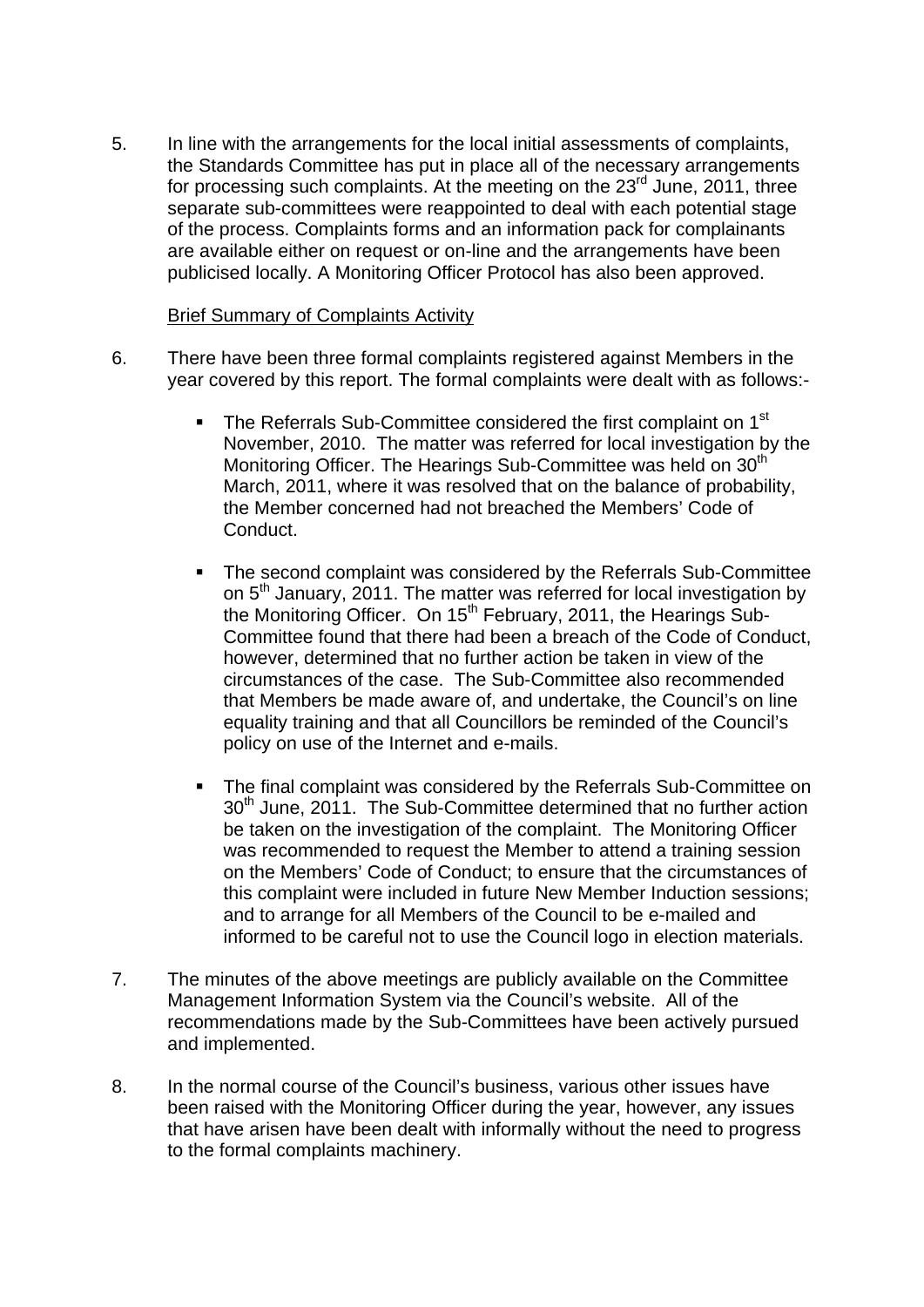# Training for Members

9. On 12th July, 2011 Members received updated training on the Code of Conduct. This builds on training provided to Members in previous years. Refresher training will be provided as and when necessary.

Meeting between the Chairman of the Standards Committee and the Group Leaders

10. No meeting has taken place during 2010/11 pending further details in respect of the future of the standards regime as part of the Localism Bill.

# Review of Action Points for 2010/11

- 11. The main action points from last year were:
	- to ensure that the Sub-Committees that we have appointed are well briefed and supported in reaching decisions which come within their terms of reference – this is an ongoing requirement;
	- signposting potential complainants to enable them to use the appropriate complaints procedure (e.g. Code of Conduct, Ombudsman or Corporate Complaints Procedure) – the Monitoring Officer continues to do this on an ongoing basis;
	- to provide training after the municipal elections in May 2011 This has been done and will continue as necessary;
	- to consider the need for a meeting between the Chairman of the Standards Committee and the Group Leaders towards the end of the municipal year.

# Action Points for 2011/12

- 12. Pending the enactment of the Localism Bill, for workload planning purposes, it is sensible to continue with our previous assumption that we can expect about four complaints per year of alleged breaches of the Code. The arrangements we have put in place will ensure that decisions on whether or not to investigate are taken within strict time limits. The Referrals Sub-Committee will, of course, make the initial decision on whether or not to refer a complaint for investigation.
- 13. The local arrangements for dealing with complaints still have the potential to become resource intensive. At this moment in time we can cope with the expected number of complaints within existing resources. However, if this situation alters, the Monitoring Officer will submit a report to the Standards Committee.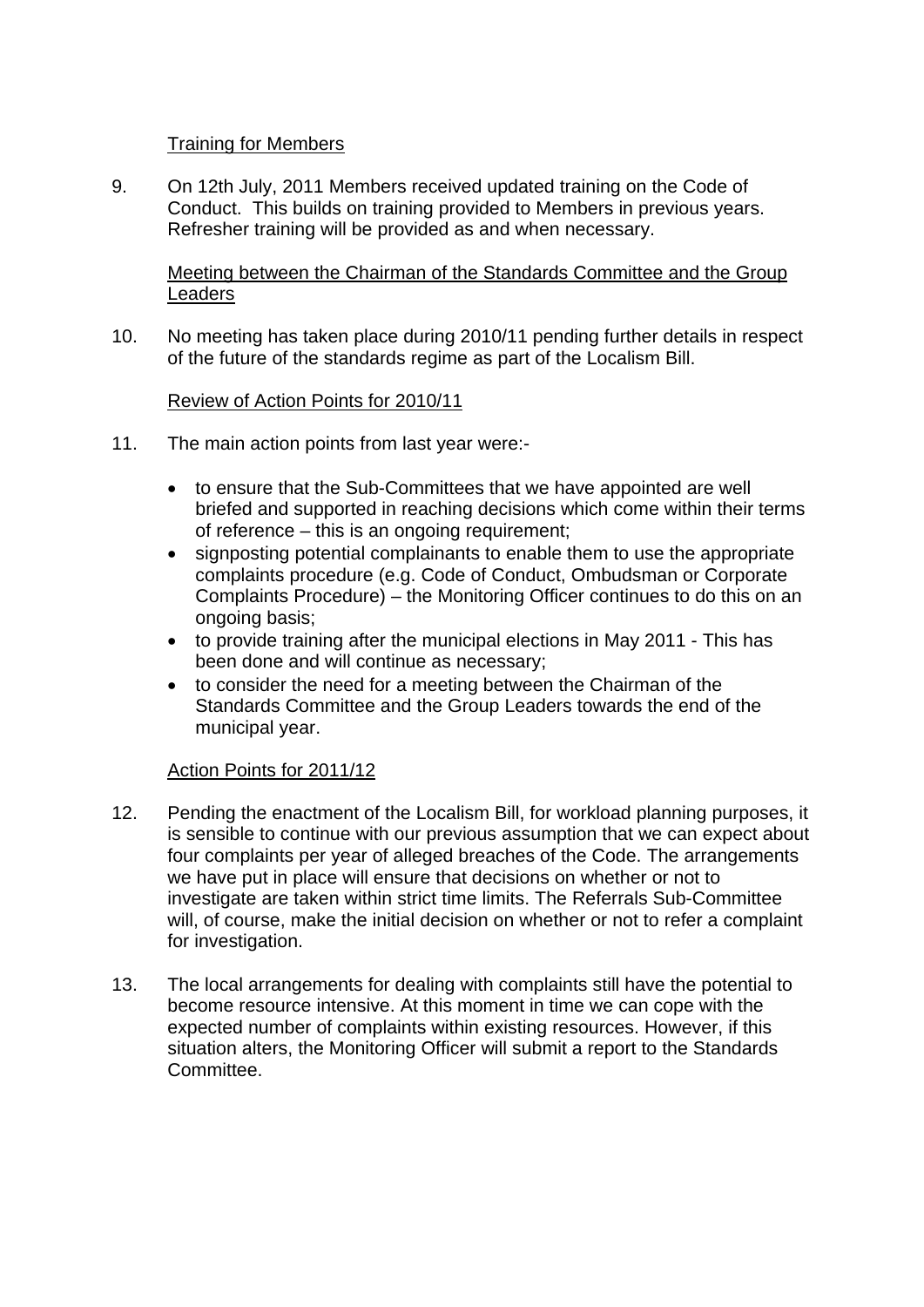- 14. The main priorities for this year are to:
	- continue to ensure that the Sub-Committees are well briefed and supported in reaching decisions which come within their terms of reference;
	- continue signposting potential complainants to enable them to use the appropriate complaints procedure (e.g. Code of Conduct, Ombudsman or Corporate Complaints Procedure);
	- provide training for any Members (elected and independent) as necessary;
	- consider the need for a liaison meeting between the Chairman of the Standards Committee and the Group Leaders, if necessary;
	- implement any changes to the standards regime arising from the enactment of the Localism Bill.

#### **Conclusion**

- 15. Overall, experience still shows that Dudley Members have a healthy respect for complying with the Code. All the necessary processes to cope with the legislative framework are firmly established. There is still an appetite for attending training events and the Monitoring Officer and his colleagues are frequently asked for advice about declarations of interest and other issues associated with the Code.
- 16. The workload for members of the Standards Committee will continue to be monitored subject to the enactment of the Localism Bill and its implications for the standards regime.

# **Finance**

17. Any financial implications arising from the promotion and maintenance of high ethical standards are met from within existing budgets.

# **Law**

18. The relevant provisions regarding the Members' Code of Conduct are contained in Sections 49-52 of the Local Government Act 2000 and the Standards Committee (England) Regulations 2008.

# **Equality Impact**

- 19. This report complies fully with the Council's policies on equality and diversity. It is a significant requirement of the Code that Members do not discriminate against people on the grounds of race, gender, disability, religion or belief, sexual orientation and age.
- 20. There are no particular issues arising from this report with regard to children and young persons.